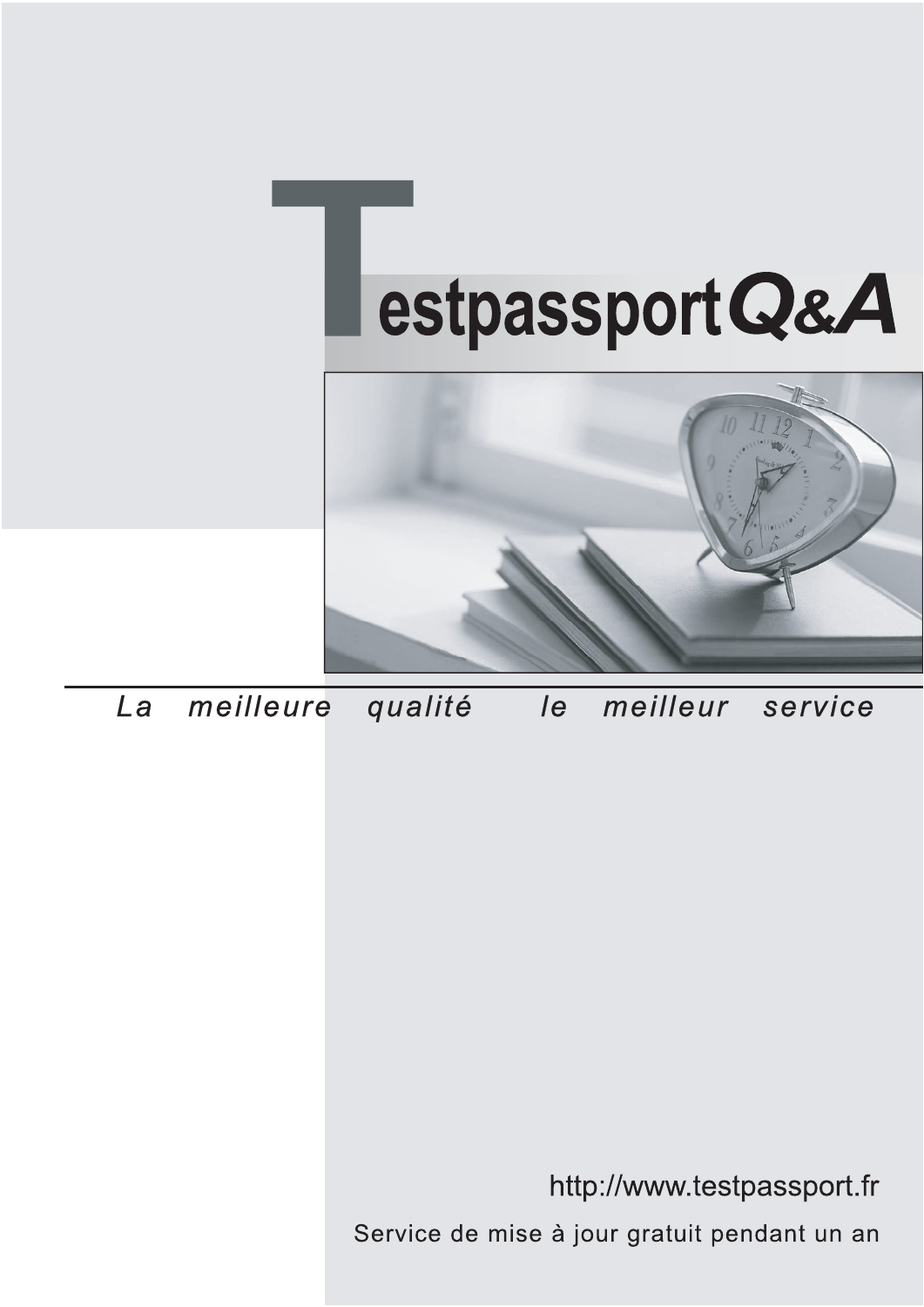# **Exam** : **C1000-010**

**Title** : **IBM Operational Decision** Manager Standard V8.9.1 Application Development

# **Version** : DEMO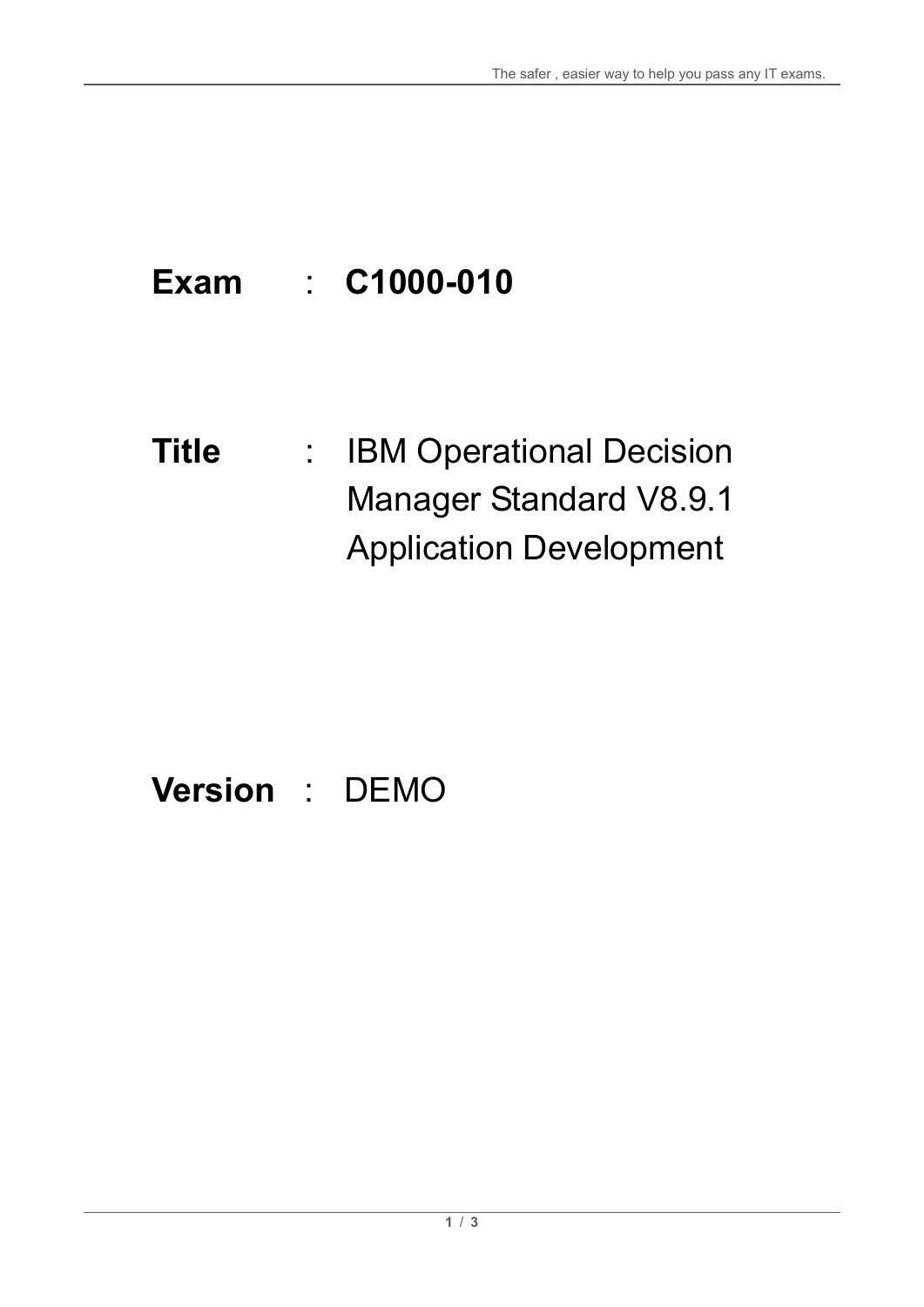1.Which IRL function needs to be manually migrated to ARL?

- A. reset()
- B. getCurrentTask()
- C. setMainTask(String)
- D. TaskInstance.getTask()

### **Answer:** D

2.Why are synchronization connection entries useful?

- A. To keep the connection open to the Decision Center database.
- B. To track the state of the synchronization with Decision Center.
- C. To resolve the conflicts between Rule Designer and Decision Center.
- D. To enable Rule Designer to connect to Decision Center without user security.

# **Answer:** B

# **Explanation:**

Reference: https://www.ibm.com/support/knowledgecenter/en/SSQP76\_8.5.1/ com.ibm.odm.dcenter.synchro/topics/tpc\_synch\_connection\_entries.html

3.Which statement is true regarding the decision service rule project hierarchy?

A. A standard rule project can be changed to a main rule project when it is reference by other rule projects.

B. Changing a rule project to a main rule project can affect the deployment and synchronization of the project.

C. Changing a main rule project to a standard rule project removes the main rule project references to other rule projects.

D. Changing a rule project from a standard rule project to a main rule project always requires changes to the way rule projects are referenced.

# **Answer:** B

#### **Explanation:**

Reference: https://www.ibm.com/support/knowledgecenter/en/SSQP76\_8.6.0/ com.ibm.odm.dserver.rules.tutorials/tut\_designer\_topics/tut\_dservice\_main.html

4.A developer needs to build an asynchronous decision service that can process extremely high transaction volume for a small input request and from an application that is not mission critical. Which API offers the fastest throughput, sufficient reliability, and least amount of client side development

for this decision service?

- A. SOAP/XML web service
- B. REST/JSON web service
- C. Java Message Service (JMS)
- D. Remote interface of an EJB rule session

#### **Answer:** D

#### 5.Which statement regarding decision services is true?

A. The main rule project can be referenced by a XOM for purposes of exposing methods in rules.

B. Decision services can be configured through parameters in the properties when rule extractors are